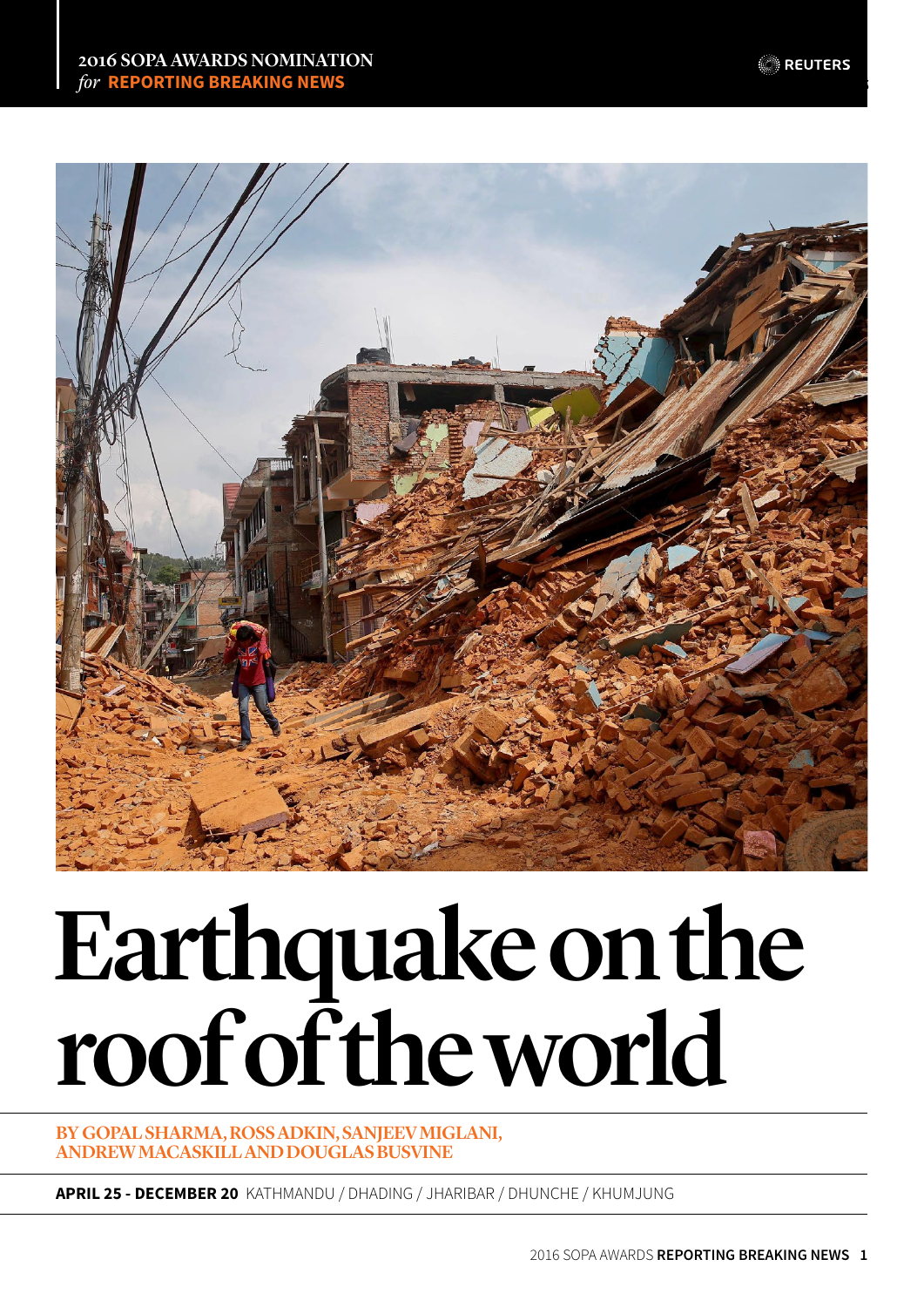# Terror and panic in Kathmandu as deadly quake struck

#### BY GOPAL SHARMA AND ROSS ADKIN

**APRIL 25** KATHMANDU

Pepalese tourist guide Naba Raj Amgai had just returned home from a mountain-biking trip when his home in the capital Kathmandu began to shake, sending a fridge and television Amgai had just returned home from a mountain-biking trip when his home in the capital Kathmandu smashing to the ground.

He and his wife bolted for the stairs. Outside, his neighbours were pouring onto the street, shouting and crying.

"It was horrible," said Amgai, who was standing out on the street several hours later. "I still haven't gone back inside."

The magnitude 7.9 earthquake, Nepal's biggest for 81 years, struck west of Kathmandu just before noon on Saturday. Officials said it had killed at least 1,130 people in the Himalayan nation and dozens in neighbouring countries.

The quake was also felt across Bangladesh, northern India and Chinese Tibet, collapsing ancient buildings, modern complexes and modest village homes.

Eyewitnesses described scenes of panic and confusion in the Nepali capital when the ground started shaking beneath their feet, sending people running out of their homes and onto streets choked with thick dust.

"The ground underneath me was shaking. I thought I was going to sink into it," said Hari Adhikari, a 60-year-old vegetable seller.

In Patan, a densely packed neighbourhood, a Reuters reporter heard neighbours screaming as the first tremor hit.

"I was eating near the city centre in Kathmandu when suddenly the tables started trembling and paintings on the wall fell on the ground," Devyani Pant, an Indian tourist in Kathmandu, told Reuters. "I screamed and rushed outside."

Across the region, people were injured in the scramble to get out of shaking buildings and onto safer ground.

In the Indian state of West Bengal, dozens of children were caught up in stampedes to leave two different school buildings, according to an official in Malda district, with several sustaining minor injuries.

In Bangladesh, buildings across the old part of the capital Dhaka cracked from the impact, and several workers in a garment factory were hurt as they rushed to escape.

#### **"TREMENDOUS CRISIS"**

As the aftershocks continued to rock Kathmandu, people remained in the streets.

Phone lines were jammed.

"We have been flooded with phone calls from all around the world," Mohan Krishna Sapkota, joint secretary in the Nepal tourism ministry,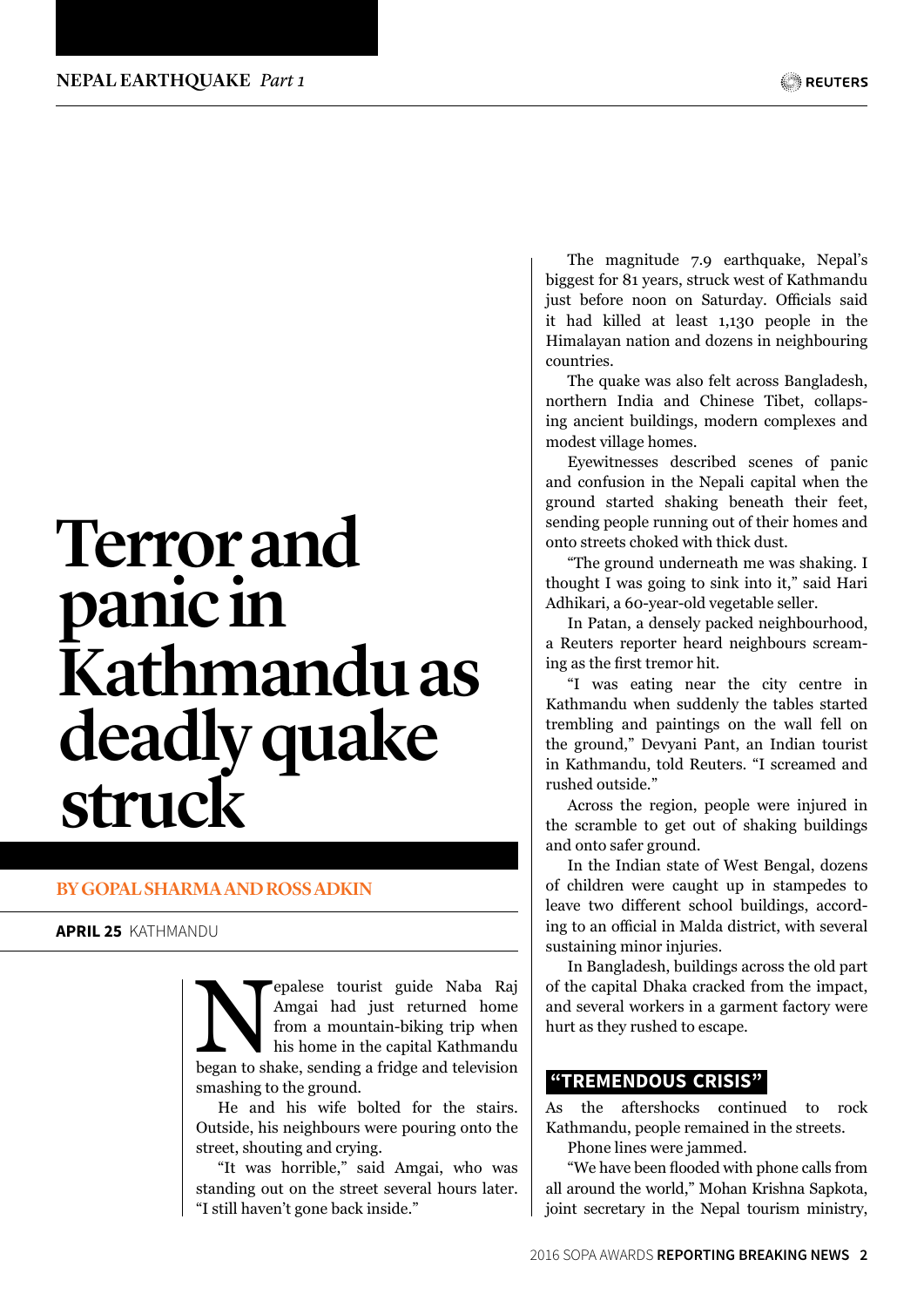#### NEPAL EARTHQUAKE *Part 1*



I spoke to my family in the vil lage and they said our house has been com - pletely destroyed.



**Kathmandu** Resident Yira Lama

told Reuters. "We are facing a tremendous crisis here and it is hard to even assess what the death toll and the extent of damage could be."

The ministry estimated that 300,000 foreign tourists and trekkers were in Nepal when the earthquake struck. There were reports that at least 18 people had been killed in an avalanche unleashed by the earthquake that swept through the climbers' base camp on the world's highest mountain, Everest.

In hospitals in the capital, nurses and doctors moved patients outside, setting up makeshift treatment areas. One patient told a Reuters reporter he had broken his leg when he jumped from the third floor of a building.

By nightfall, as the death toll climbed, volunteers had started to help authorities gather bodies and pile them into ambulances. Residents, instructed not to return to their homes, had begun to set up camps for the night.

At the Smarak school in Patan, some 350 people gathered on a playing field, setting up tents, with volunteers handing out tea and water.

Yira Lama, who had been living in a rented room in Kathmandu but comes from a village not far from the epicentre, said he planned to stay the night there.

"I spoke to my family in the village and they said our house has been completely destroyed," he said.  $\mathbf{\Theta}$ 

Additional reporting by **Serajul Quadir** in Dhaka, **Krista Mahr** and **Rupam Jain Nair** in New Delhi, **Sujoy Dhar** in Kolkata and **Manoj Chaurasia** in Patna

Writing by **Krista Mahr**; Editing by **Paritosh Bansal** and **Mark Trevelyan**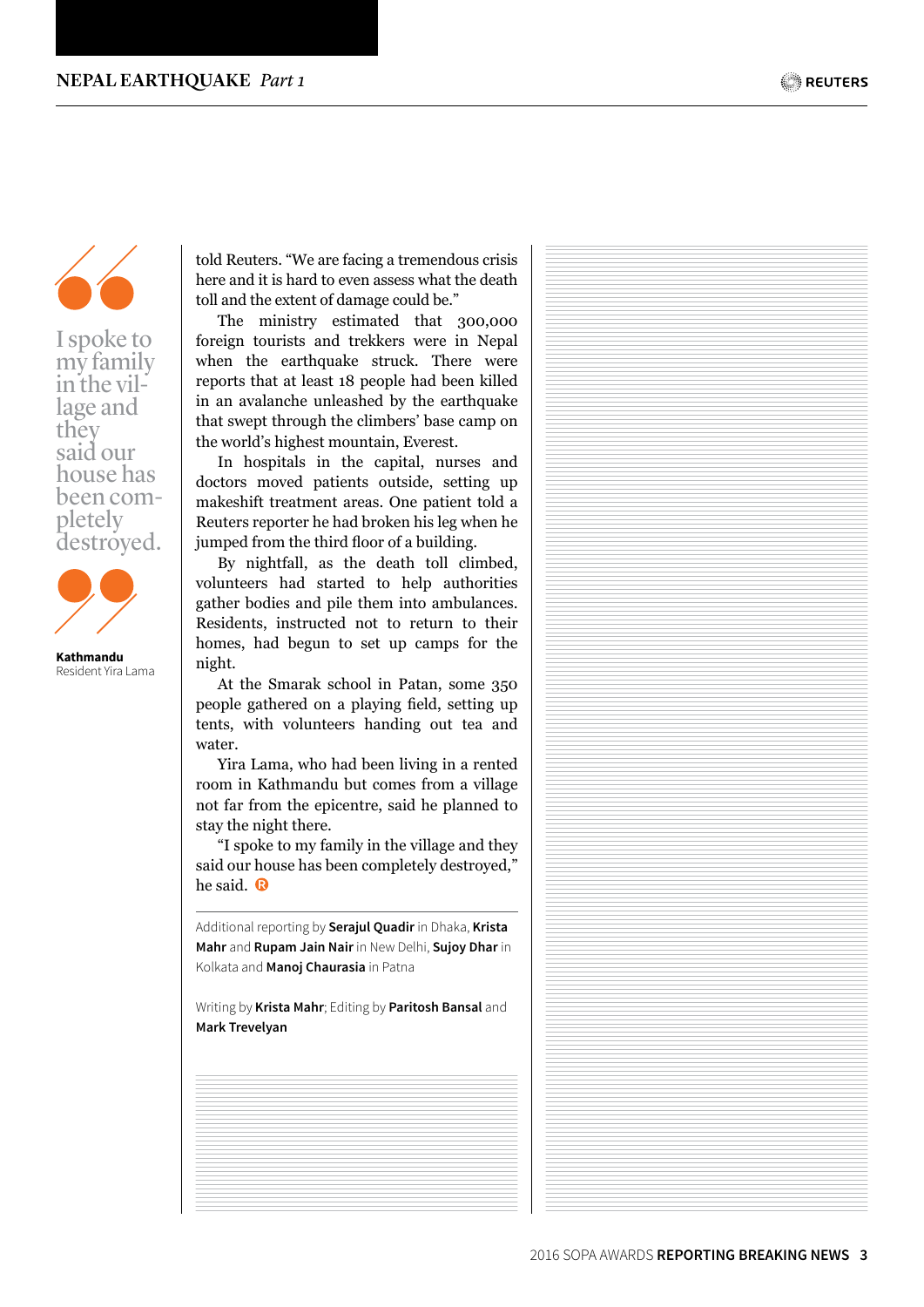# In Kathmandu Valley, quakehit Nepalis fend for themselves

#### BY ROSS ADKIN

**APRIL 26** DHADING

arely any sign of an organised relief effort was visible outside Nepal's capital on Sunday, as aid agencies struggled to fly and truck relief supplies to a country stricken by its worst earthquake in effort was visible outside Nepal's capital on Sunday, as aid agencies struggled to fly and truck relief supplies to eight decades.

In the lush Dhading farming district 80 km (50 miles) outside Kathmandu, people camped in the open, the hospital was overflowing, the power was off and shops were closed. Rocks were strewn across the lightly-travelled single road running west from the capital.

"Many people have lost their homes. Many people have died," said English teacher Chandra Lama, whose home village lies two hours' drive further west. The crops in his village ruined, Lama was hunting for rice and pulses to feed his family.

"We are waiting to see what the government will do."

More than  $1,100$  people – or half of the total confirmed dead in Nepal – were in the Kathmandu Valley, a crossroads of the ancient civilisations of Asia and economic hub of the Himalayan nation of 28 million.

Indian military helicopters airlifted some injured to local hospitals but officials said their operations had been hampered by rain, cloud cover and repeated aftershocks. With thousands sleeping in the open with no power or water and downpours forecast, fears mounted of a humanitarian disaster.

Across the country, hundreds of villages have been left to fend for themselves.

"We are overwhelmed with rescue and assistance request from all across the country," said Deepak Panda, a member of the country's disaster management.

Charity CARE International said that the death toll could run into the thousands, with hundreds of thousands homeless.

"Almost everyone has slept outside and they are creating temporary shelters with what they have," said CARE's emergency response coordinator in Kathmandu, Santosh Sharma. CARE said shelter and washing facilities were a priority, as well as food.

"There is no electricity, and soon there will be a scarcity of water."

Aid agencies held a first meeting with the Nepali government on Sunday to coordinate the relief effort.

But the majority of rescue workers face a gruelling journey by land from Nepal's state capital Kathmandu along rough, badly damaged roads, more often frequented by groups of adventurous tourists heading for Himalayan trekking trails.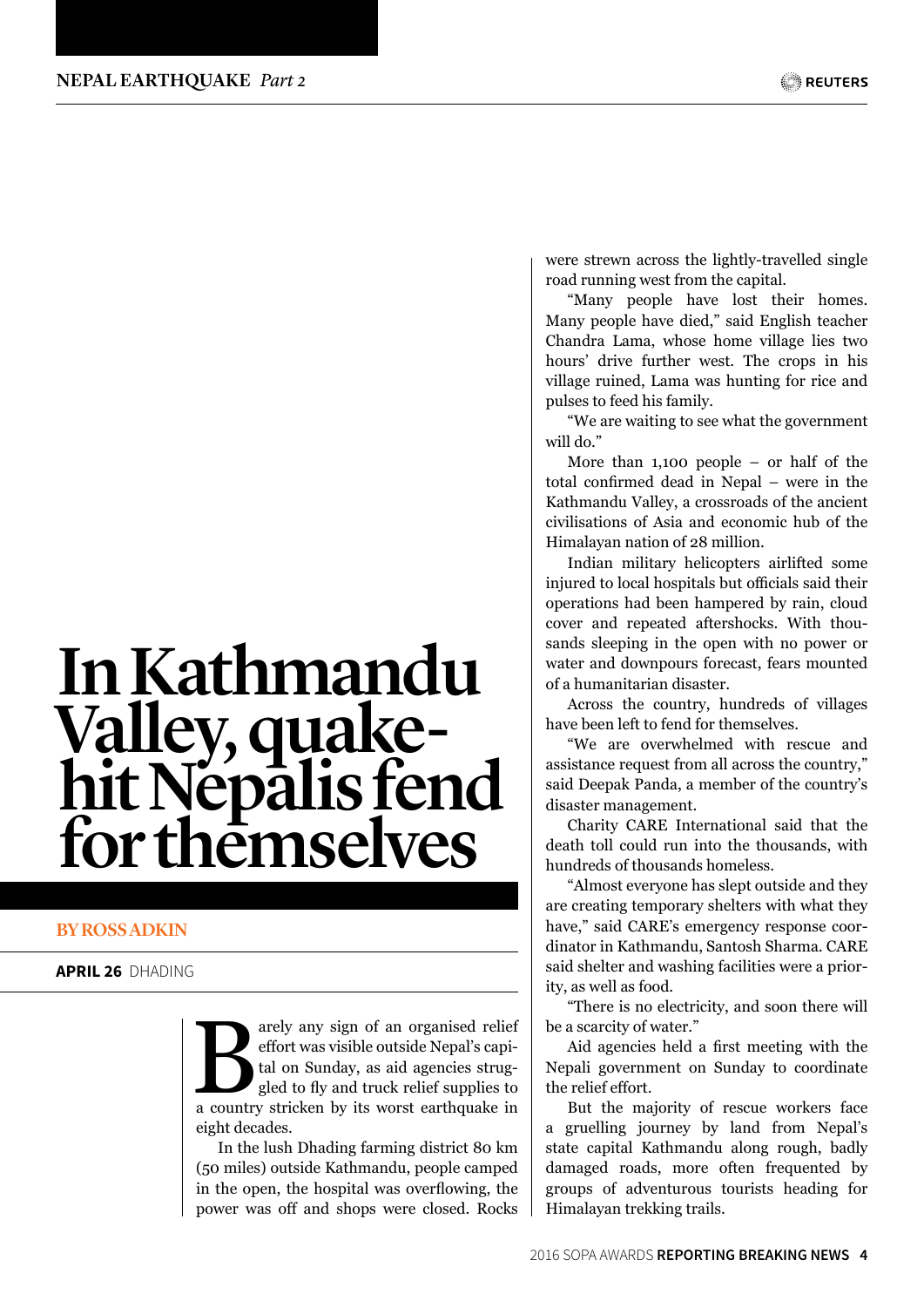

For this new batch of patients there will probably not be enough medicine to last for today.



**Rashila Amatya** Medical superintendent at Dhading District Hospital

#### **URGENT NEED**

British charity Save the Children said hospitals in the Kathmandu Valley were overcrowded, running out of room to store dead bodies and short on emergency supplies.

"Thousands of people have to stay outside of their homes, which have been damaged or destroyed by the earthquake. Shelter assistance is urgently needed," said Save the Children's Peter Olyle, who is based in Kathmandu.

Charity Medecins sans Frontieres was struggling to get relief supplies including thousands of blankets and shelter in from India's northern state of Bihar – also hit by Saturday's quake – because landslides had made roads difficult to navigate.

Strong aftershocks further hampered aid and caused panic after the Saturday's midday quake, which measured 7.9 on the Richter scale and flattened buildings, opened cracks in roads and knocked out phone networks.

At the Dhading district hospital, patients were crammed in three to a bed and some being treated in the open. Officials reported 24 dead in the nearby village of Kumpur.

Three people lay on stretchers in a hospital corridor waiting for treatment. Bins were filled with used bandages and medical equipment as the hospital ran short of supplies, while volunteers had to help overstretched medical staff.

"No, I didn't sleep last night," said Rashila Amatya, medical superintendent at the hospital. New patients were being brought in from outlying areas on Sunday.

"For this new batch of patients there will probably not be enough medicine to last for today."

Basudev Ghimire, head of the local rescue unit, said that more than 130 people had been killed in the district but the number injured ran into the thousands.

The Indian military, he said, had brought more than 100 people by helicopter to the district hospital or to Kathmandu. But they had brought no supplies; only evacuated people.

Meanwhile, locals prepared for another cold night outside.

Officials on motorcycles rode through the

town, telling residents through loudhailers that it was not safe to go indoors because of the risk of aftershocks. People were building tents with bamboo and sheets, with at least 1,000 ready to spend the night in several makeshift camps.  $\mathbf{\Omega}$ 

Additional reporting by **Rupam Nair** in Kathmandu; **Clara Ferreira Marques** and **Neha Dasgupta** in Mumbai

Writing by **Douglas Busvine**; Editing by **Sophie Walker**

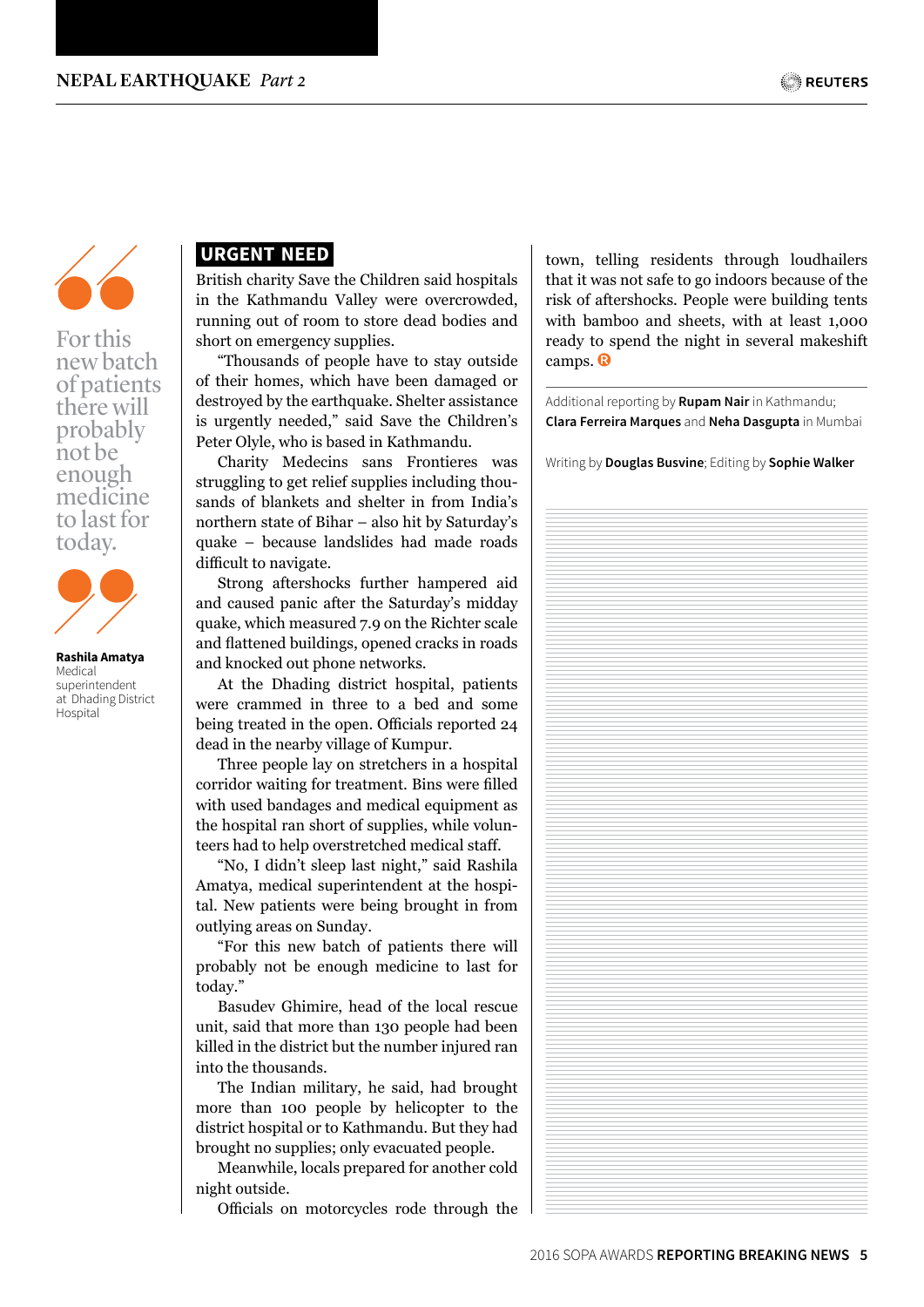### Near remote Nepal quake epicentre, survivors dig for loved ones alone

#### BY SANJEEV MIGLANI

**APRIL 28** JHARIBAR

er husband away in India,<br>
Sunthalia worked alone for hours<br>
in the rubble of her house perched<br>
on a ridge near the epicentre of<br>
Nepal's earthquake to pull out the bodies of her Sunthalia worked alone for hours in the rubble of her house perched on a ridge near the epicentre of 10-year-old daughter and a son aged eight.

Another son of four miraculously survived. Three other houses in their remote settlement, an hour's walk up the lush green Gorkha valley, had collapsed. It was deathly quiet after

Saturday's quake, she recalls. "I could see my son's fingers fluttering through the pile of stones. That's how I could see him and save him," Sunthalia said, sitting listlessly on the ground, her son by her side.

The stench of dead cattle still in the rubble of her home is overpowering. There is little government help so far; the only thing families such as hers have been given is a thin tarpaulin sheet to lie under.

Four days after the country's most powerful quake in 81 years, authorities are struggling to determine the extent of the disaster in the Gorkha region and neighbouring Lamjung where the epicentre lay, let alone provide succour.

The central government in Kathmandu still has little precise information on where the damage is most extensive and who needs help urgently. So far the official death toll has reached 4,349 in Nepal, but could more than double.

"The death toll could go up to 10,000 because information from remote villages hit by the earthquake is yet to come in," Prime Minister Sushil Koirala told Reuters in the capital.

#### **MOUNTAINTOP DWELLINGS**

Communities are so spread out in Gorkha that some mountaintop dwellings further north in the Barpak and Laprak areas can only be reached by walking three or four days.

The fear is that there are many more like Sunthalia who are alone in isolated settlements further away, burying their dead and living out in the open with little food, water, or access to urgent medical help.

On Tuesday, army soldiers were racing towards Barpak in two bus loads and then by foot up steep slopes to reach people feared trapped in their homes. A heavy downpour made their progress even more difficult.

Army helicopters tried twice to land in the Barpak area on Monday, but they could not find a suitable site, said Rishi Khatri, the Gorkha district health official who flew on one of the flights to help airlift the seriously injured.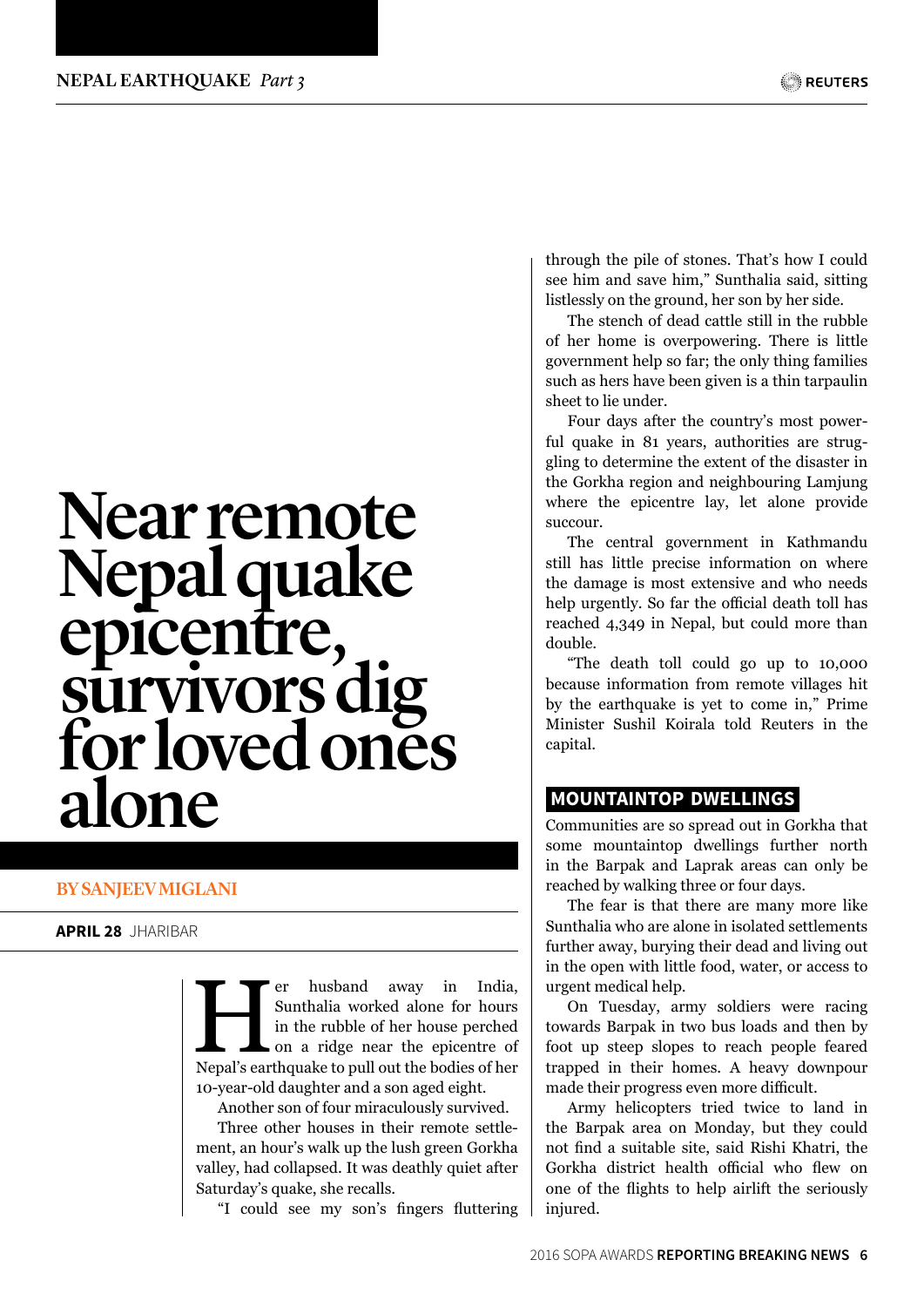#### NEPAL EARTHQUAKE *Part 3*



Even then, the trem- ors carried on. We were run-<br>
ning, fall-<br>
ing to the ground, and then running again.



Earthquake survivor Santoshi of Hulakdanda village

They also circled over Laprak, where, according to local development records, there are 1,700 houses. Khatri estimates 1,600 were razed to the ground. They dropped food packets in the hope that survivors could gather them up.

"We couldn't see anyone from the air, no movement at all," said Khatri. "It is worrying; we think the number of casualties will rise many fold."

The only thing he could see on some mountaintops were the rotting carcasses of cattle.

The Gorkha region of snow-crested mountains and vast valleys is home to the builder of modern Nepal, King Prithvi Narayan Shah. He founded the Shah dynasty who ruled the Himalayan nation of 28 million people for 240 years until the abolition of the monarchy in 2008.

Gurkha soldiers in service in the Nepali, Indian and British armies also draw their name from the region.

Many men are away on deployment, leaving wives, children and the infirm at home.

#### **"RUNNING, FALLING, RUNNING"**

Santoshi, another survivor in Hulakdanda village, said she was thrown off a hillside by the earthquake as she sat eating her lunch outside while her two children played indoors.

She rushed back to find them hiding under the bed.

"Even then the tremors carried on. We were running, falling to the ground, and then running again."

A part of the hillside in Hulakdanda had caved in, releasing a torrent of rocks and mud into the stream below. Villagers said they had seen the gushing clear stream turn crimson, spouting mud and filth during the tremors.

"There is big damage on top of the mountains. The higher you go, the greater the destruction," said Tirthankar Thapa, who works for Kokila Nepal, a non-government organisation providing relief to people hit by the quake.

Thapa said survivors were forced to bury

their dead even though that was not the custom among Hindu families.

Shyam Lal Shreshta, who lost his wife and mother-in-law in the disaster, waited for several hours to try and arrange a cremation. But as night fell he and his son took the bodies to the side of the stream and buried them there.

"There is nothing we have got from anyone. There is no government, no Red Cross, we don't even have a tent to sit in and mourn our  $\cos$ ," he said.  $\mathbf \Omega$ 

Additional reporting by **Gopal Sharma** 

Editing by **Douglas Busvine** and **Mike Collett-White**

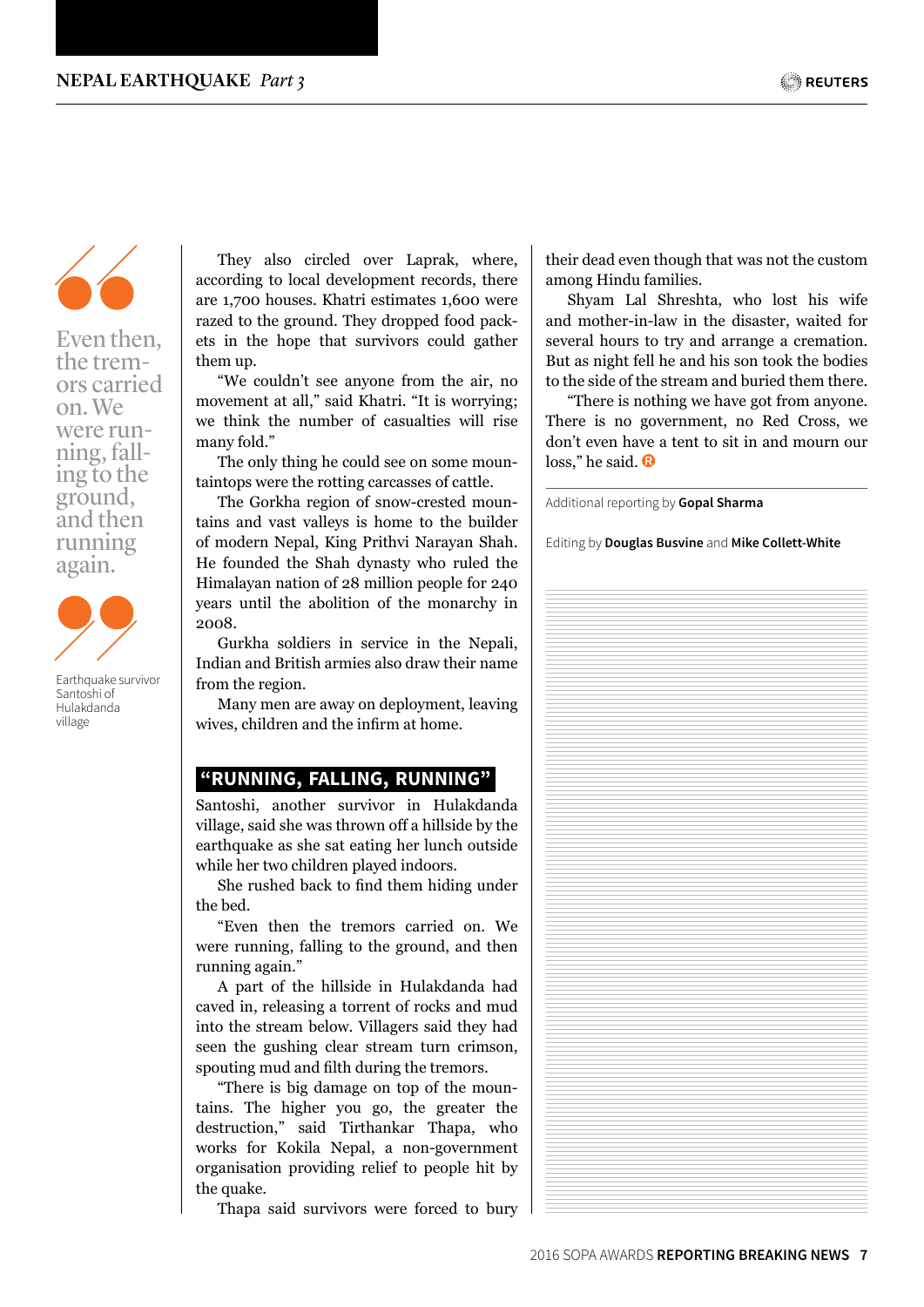# Survivors battle for helicopters near Nepal village that vanished

#### BY ANDREW MACASKILL AND DOUGLAS BUSVINE

**MAY 7** DHUNCHE

It was three foreign trekkers who used<br>their satellite telephone to call the<br>rescue helicopter that landed in Nepal's<br>Langtang Valley around midday on<br>Tuesday, April 28. Three days earlier, a 7.8 t was three foreign trekkers who used their satellite telephone to call the rescue helicopter that landed in Nepal's Langtang Valley around midday on magnitude earthquake had triggered a catastrophic landslide that buried hundreds of people in one village in the valley.

But villagers clung to the chopper's landing skids, preventing it from taking off, witnesses said. They then led the uninjured foreign trekkers out of the aircraft and carried injured Nepalis aboard, including a toddler with broken legs, at a rescue in another village, Kyanjin Gompa.

"Most helicopters were coming to pick up the foreigners, who were healthy, not our injured people," said Lhakpa Jangba, a local baker who was interviewed at a monastery in Kathmandu after his evacuation from the valley last week.

"We said to the foreigners, 'You are healthy. Stay one or two more days and let our injured people go.'"

Rescue workers are struggling to recover the bodies of nearly 300 people, including about 110 foreigners, believed to be buried under up to six metres (20 feet) of ice, snow and rock from the landslide that destroyed Langtang Village. So far, the bodies of nine foreigners have been recovered. That makes Langtang one of the worst-hit sites in a disaster whose toll throughout Nepal has reached 7,759 dead with over 16,400 injured.

Langtang Lirung, the 7,234-metre (23,734 feet) mountain looming over the Langtang Valley, shook violently, survivors recalled. It then shed a gigantic slice that fell hundreds of feet, launching a massive torrent of air, snow, ice and rock upon the village and its 55 guesthouses, brimming with trekkers at the start of the climbing season.

The stunning landscapes of Langtang Valley, the nearest Himalayan region to Kathmandu, which lies 60 km (35 miles) to the south, make it popular with foreign climbers and trekkers.

This is the second successive year a catastrophe on the roof of the world has disrupted the climbing season. Last year, sherpas threatened a boycott of Mt. Everest expeditions after 16 were killed in an avalanche on the perilous Khumbu icefall. Eighteen died at Everest Base Camp in April's quake. It's a big business: Everest expedition companies charge clients between \$40,000 and \$90,000, depending on the number of guides and other services they want. Sherpas can make as little as \$1,000 in a whole season.

Those who come to the Langtang Valley are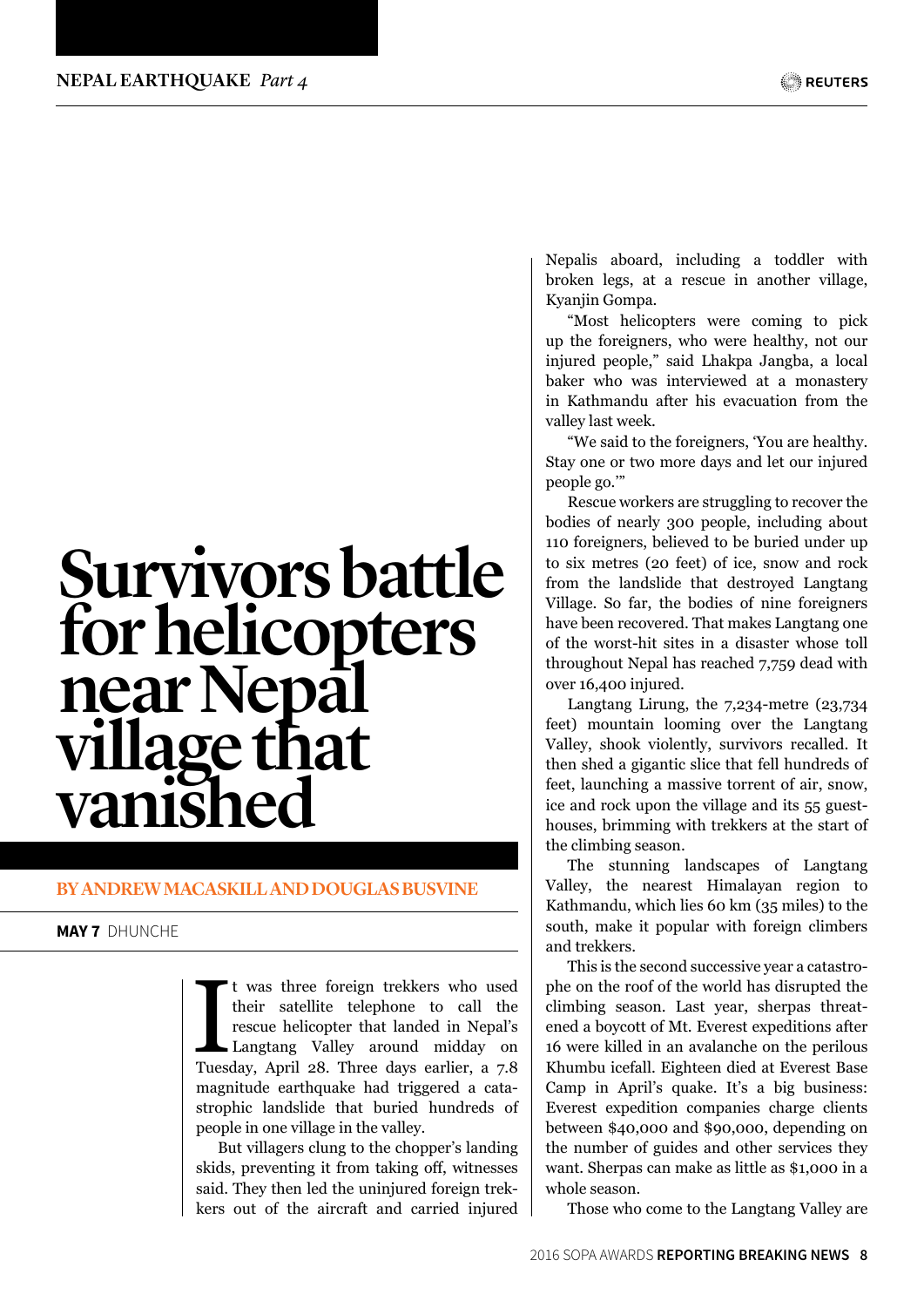

Our guide screamed: 'Avalanche, run!' We ran through the town as fast as we could, but you can't outrun an avalanche.



**Kat Heldman** U.S. mountaineer

a mix of experienced climbers and adventure trekkers.

"Everest is for very specialised, skilled climbers, while those in Langtang were people on adventure holidays – most without any guides," said Prachanda Man Shrestha, a former head of Nepal's tourism department. "Anyone can get to Langtang, you are walking at high altitude, but if you are reasonably fit you can go there."

#### **'SUBTERRANEAN UNIVERSE'**

U.S. mountaineer Kevin Krogh was filming people fleeing a shaking guest house in Kyanjin Gompa in the Langtang Valley in the midst of the quake. The video abruptly ends with people looking back toward the Langtang Himal range as a foggy cloud enters the frame.

Krogh, 32, and his wife, Kat Heldman, 40, had left Langtang Village early Saturday morning with the rest of their party for the threehour trek to Kyanjin Gompa.

The quake was "like nothing I've ever seen in California", real estate broker Heldman told Reuters in a telephone interview from her home in San Diego after her evacuation.

"We see this giant cloud of white. It was moving very fast – we knew it was an avalanche. Our guide screamed: 'Avalanche, run!' We ran through the town as fast as we could, but you can't outrun an avalanche."

Heldman said she ran about 100 feet before diving behind a wall just as the juggernaut of ice, rock and snow caught up to her. She crouched down, putting up her arms "so that I know which way is up if I'm buried". Someone else came up behind her and she grabbed onto him until the avalanche ended. "When it stopped, and it did stop, we could stand up. He had lost his shoes."

She looked around and saw Krogh digging out another member of their party, Oscar Olea. "If you were on the wrong side of a building, you were going to get buried," Heldman said.

She ran into the guest house to get some rescue gear, past a British trekker. "His face was totally bloody – just standing there holding this baby. He gave it to the mother."

Frightened yaks and horses wandered around "a subterranean universe – all grey and white", she recalled.

Her party had hired two guides from a Nepali company called Expedition Himalaya, along with two cooks and 15 porters. They had intended to climb the majestic 6,387-metre (19,680 feet) Gangchempo peak in Langtang National Park.

Instead, they set up a triage station and a dining tent and went in search of the missing. The fellow climber shown on Krogh's video fleeing from the guest house, nurse Brigida Martinez, treated a number of head wounds after the avalanche. The group had 12 days of food for their expedition that they intended to share with survivors.

#### **UNDER THE OVERHANG**

Toyanath Rijal was just outside Langtang Village scouting for a location to build a mobile telephone tower when the quake knocked him and three colleagues off their feet.

First, he said he heard a sound like thunder, then an almighty crack. He turned to see a chunk of rock and ice sliding down the mountain, sweeping away everything before it. "It was like watching a wave crashing down the hillside," said Rijal, 40, interviewed in Dhunche, a town in the foothills of Langtang National Park and the base for recovery operations in Langtang.

The landslide was so powerful it travelled across a plateau below the mountain range, over a river and up the other side of the valley, he said.

Rijal watched all this from under a 40-foot high slab of overhanging rock where he had scrambled for shelter with his colleagues.

When the avalanche passed, Rijal fell to his knees clutching his upanayana, the sacred thread devout Hindus wear around their neck, and wept. "I have been given another opportunity in life and there must be a reason for that," he said. "I'm going to use it."

He spent the next three nights living in the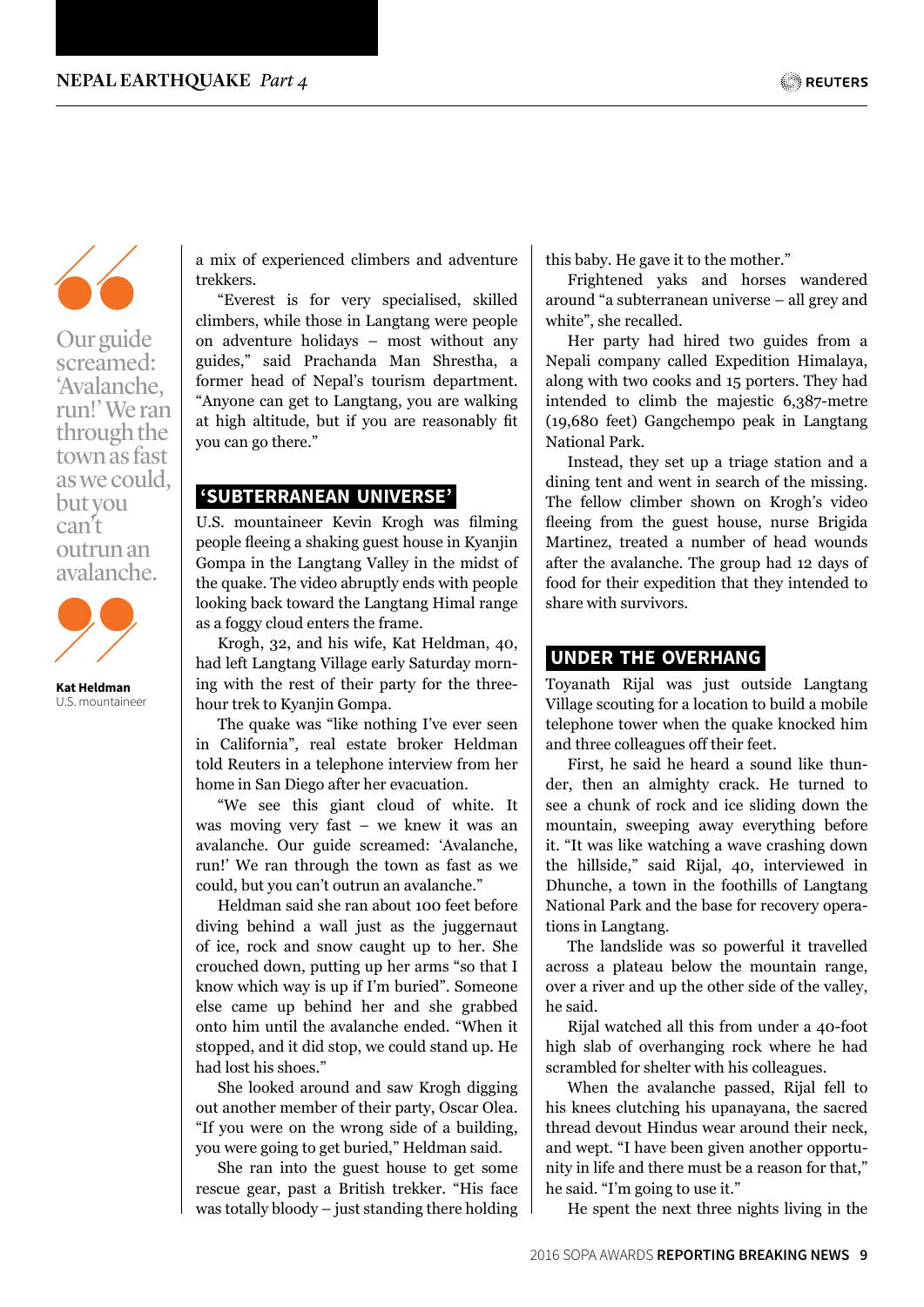

It took me a while to realise who was calling... that was the first time she knew that we were alive.



**Kat Heldman** U.S. mountaineer

open, scavenging for food and firewood around the smothered landscape of Langtang Village, where only one building was left partly standing.

#### **SOCIAL MEDIA FOR THE MISSING**

Back in California, Kat Heldman's sister Caroline began calling satellite phone numbers that she obtained from Expedition Himalaya as soon as she heard about the earthquake in Nepal that Saturday, April 25. "I begged her expedition company to give me whatever satphone numbers they knew of in the region for guides," Caroline Heldman said in an email interview from Los Angeles, where she is a political science professor at Occidental College. "I called them one after another until I found her."

Thirty hours later, calling almost nonstop, she finally got through to Oscar Olea, the climber her sister's husband had dug out of the avalanche at Kyanjin Gompa. "I didn't even know I was talking to him at first. I didn't know they were there. Honestly, according to their itinerary, I thought they were buried in Langtang Village."

On the other end of the line, Kat Heldman was also disoriented. "It took me a while to realise who was calling...that was the first time she knew that we were alive."

It was only then, when Caroline updated her with the news of the quake, that Kat said she realized the extent of the disaster.

Caroline quickly figured out that many families, authorities and even embassies might be in similar predicaments in trying to trace those missing in Nepal. So she started a #Langtang hashtag on Twitter and a Langtang Survivors/ Missing group on Facebook. She helped create a Google doc that could be shared among users and listed 440 names – 80 of which were missing at one point. The number of missing has since fallen as survivors were found and victims recovered and identified.

#### **SEPARATE CAMPS**

The first rescue helicopter landed in Kyanjin Gompa on Monday, April 27, two days after the quake, carrying away a half-dozen injured, mainly from the village.

The second helicopter came the following day, called in by the three foreign climbers. That was one that the villagers prevented from flying until it took the injured on board.

More helicopters came in the hours and days ahead, each mobbed by village people desperate to get out, said Kat Heldman.

"All the mountaineers that had gear and tents and food adopted the trekkers that didn't have food," she said.

Noted American alpinist Colin Haley, who was two weeks into a climbing trip in the area, set up a water source for the climbers camp on an open plateau.

The villagers camped in a separate area from the climbers, by a garbage dump, because it was sheltered by a large boulder. "But we would go to them to treat their wounds," Heldman said. "Eventually they started coming to us. There was a lot of hugging."

Heldman and her group were evacuated the Wednesday following the quake. "Our party was initially broken up but we refused to go without our porters."

A U.S. Special Forces team in Nepal contracted a six-seater helicopter four days after the quake. Panicky survivors grabbed their bags and ran towards helicopters as soon as they landed, said Dan, a rescue coordinator who spoke on condition that his family name not be used.

"They had mountains on two sides and avalanches on the other. So you can imagine the fear. They realised they couldn't get out unless someone came to get them."

#### **AFTER THE FOG CLEARED**

Lhakpa Jangba, 34, the baker from Kyanjin Gompa who witnessed the disputes between villagers and trekkers over the helicopter rescues, was caught up in the avalanche that hit the Heldman party. He sat weeping among a hundred or more other evacuated Nepalis sheltering beneath tarpaulins on the grounds of a Buddhist monastery in Kathmandu as he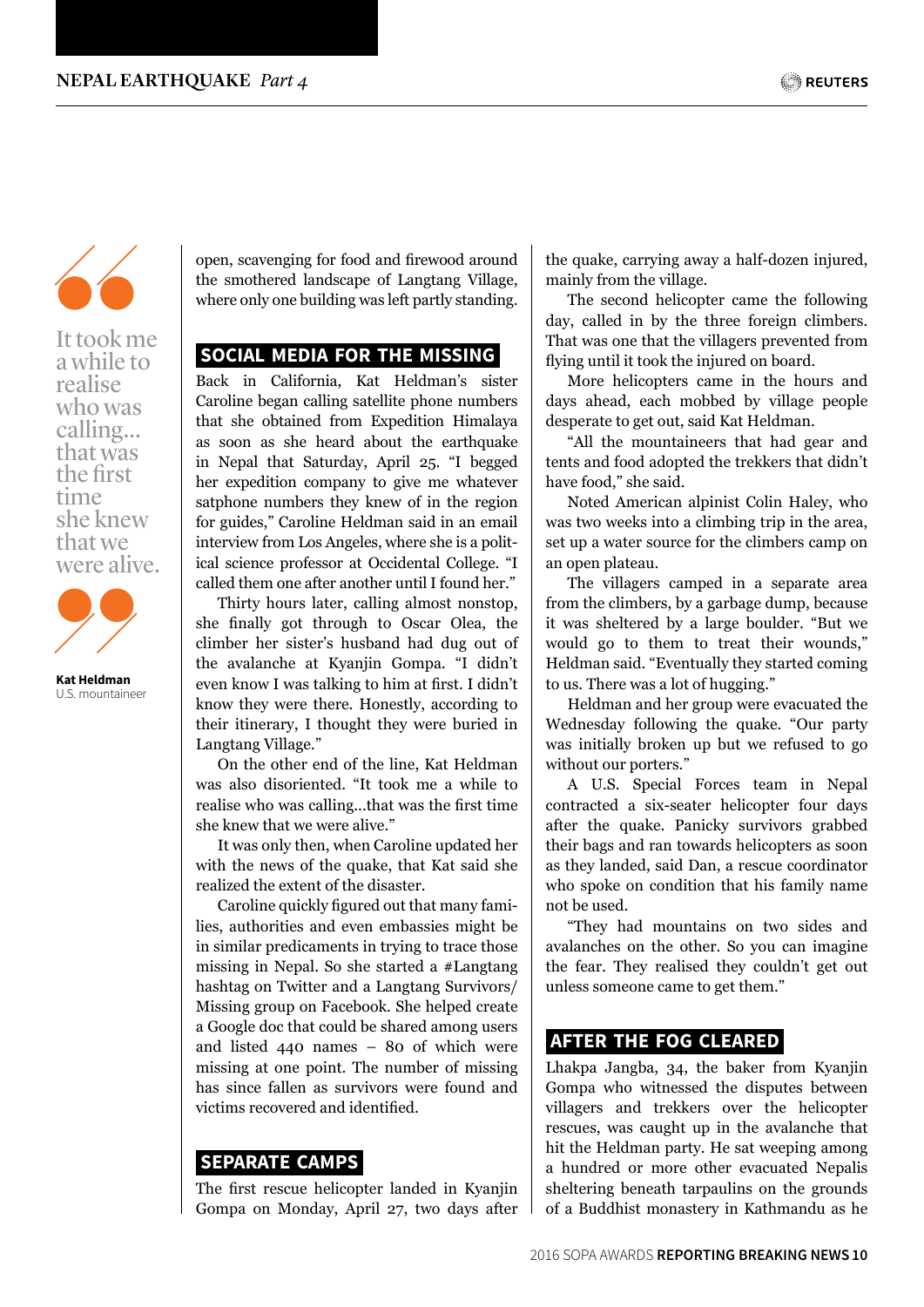

I felt the snow hit ting me on the back. It swept everything away – houses, people, horses.



**Lhakpa Jangba** 34, a baker from Kyanjin Gompa

recalled his week-long ordeal.

He too heard the explosion on the mountain and saw the fog rolling down. Within seconds it was upon him. "We had no chance to run. I felt the snow hitting me on the back. It swept everything away – houses, people, horses."

Joining a group of foreign climbers, he headed toward Langtang Village. Two sher pas carried a climber with a broken back. They stopped not far from Langtang Village. "The fog cleared and I could see that the whole of Langtang was gone."

Lhakpa and a group of 80 or 90 survi vors – most of them women, children and the elderly – camped out in the valley. They then returned to Kyanjin Gompa, waiting for rescue helicopters and sometimes squabbling with the foreigners.

As of Thursday, at least 300 people had been rescued from the Langtang Valley, said Gautam Rimal, assistant chief district officer. Lhakpa said he thinks many people died of their injuries in the valley because not enough helicopters arrived in time.

Villagers had "strong words" with the pilots and foreigners, but there was no violence, Lhakpa said. "Whoever survives has to unite. There is no other option."

The villagers in Kyangjin Gompa were grateful to an American nurse and climb ing group who treated many of their injured, Lhakpa said, apparently referring to Brigida Martinez and the Heldman group. "Our minds were lost. We were half-dead, half-alive."

Reporting by **Andrew MacAskill** in Dhunche and **Douglas Busvine** in New Delhi; Additional reporting by **Andrew R.C. Marshall** in Kathmandu

Writing by **Bill Tarrant**; Editing by **Peter Hirschberg**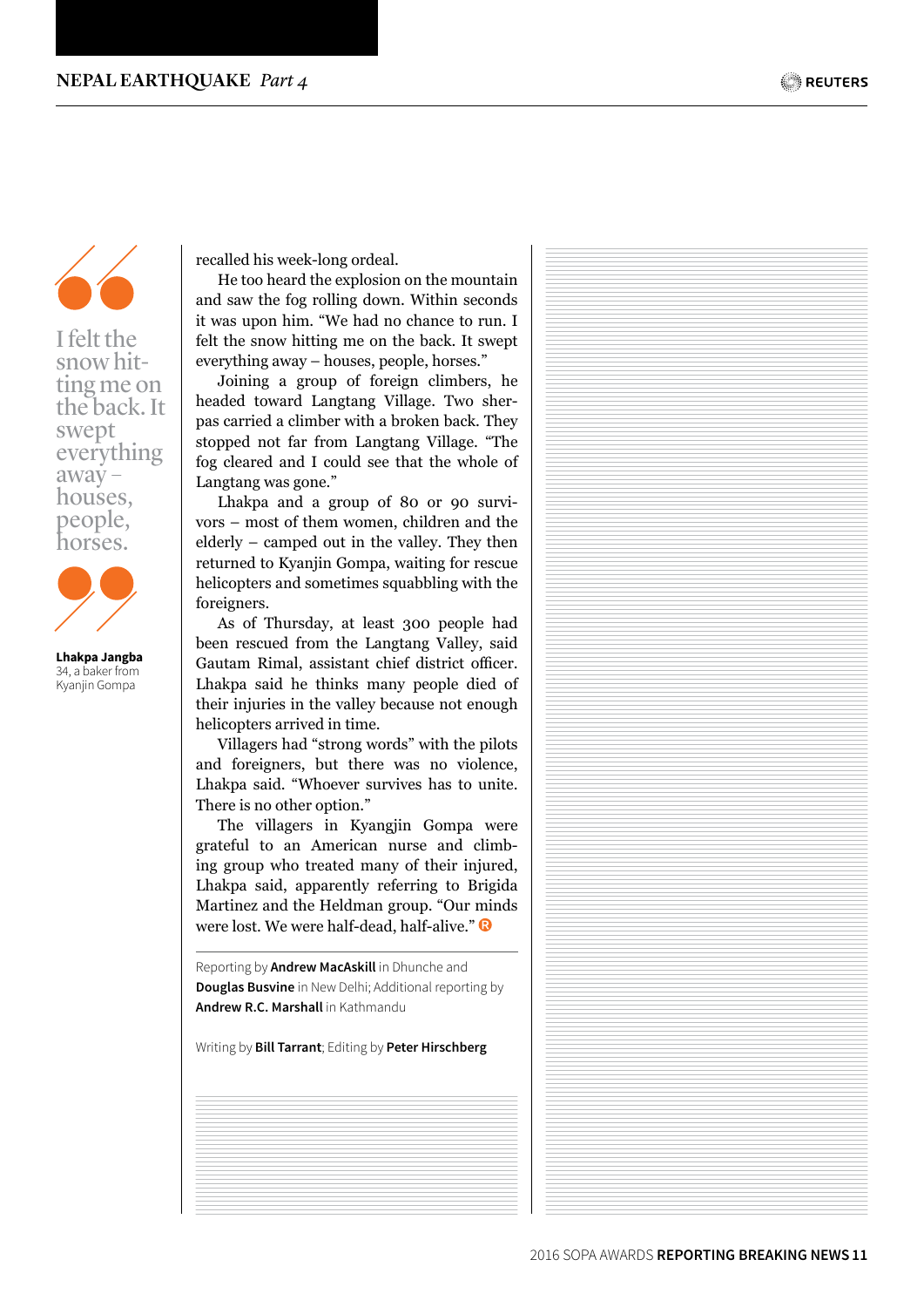# Nepal climbers face ruin after quake, blockade hit Everest industry

#### BY ANDREW MACASKILL

**DECEMBER 20** KHUMJUNG

Phurba Tashi Sherpa, the most accom-<br>plished high-altitude climber in<br>history, holds a bucket and crowbar<br>as he claws through the rubble of his<br>home seven months after Nepal's earthquake plished high-altitude climber in history, holds a bucket and crowbar as he claws through the rubble of his shattered the country.

Despite years of guiding wealthy foreign clients up Mount Everest, something he has done 21 times – a joint record – the 44-yearold has been left penniless.

Phurba Tashi's predicament is shared by many Sherpas, whose homes, lodges and restaurants were destroyed in the April disaster and who complain of a slow response from the government despite billions of dollars of Western aid.

Some retired guides must return to the peaks to earn money. Others are pulling their children out of schools in Kathmandu and hotel owners are firing staff.

To make matters worse, bookings so far point to a sharp drop in foreign mountaineers heading for Nepal in 2016, deterred by ruined infrastructure and an economic blockade along its border with India that threatens supplies of fuel and equipment.

"Everything I worked for was destroyed in a minute," said Phurba Tashi, standing in his village of Khumjung, a cluster of 80 stone houses perched on a plateau surrounded by breathtaking 23,000-foot (7,000-metre) mountains.

The earthquake that killed almost 9,000 people destroyed his eight-bedroom trekking lodge, badly damaged his house and caused a deadly avalanche nine miles away on the world's tallest peak.

The remote villages under Everest, which prospered in recent decades thanks to the booming climbing business, suffered some of the heaviest destruction in Nepal's deadliest disaster.

#### **"TERRIBLE YEARS"**

The Everest industry is in a state of upheaval following avalanches in 2014 and 2015 that killed 35 people, in the two most deadly incidents since climbers began ascending.

In 2013, there was an unprecedented mass brawl between Sherpas and climbers that exposed deep-rooted frustrations over a lack of recognition of the risks local guides take to get foreigners up and down the fabled summit.

They want a bigger slice of Nepal's \$360 million-a-year adventure travel industry, of which Everest is the cornerstone.

Bookings to scale the world's tallest mountain in 2016 have been a third to half lower than previous years, according to interviews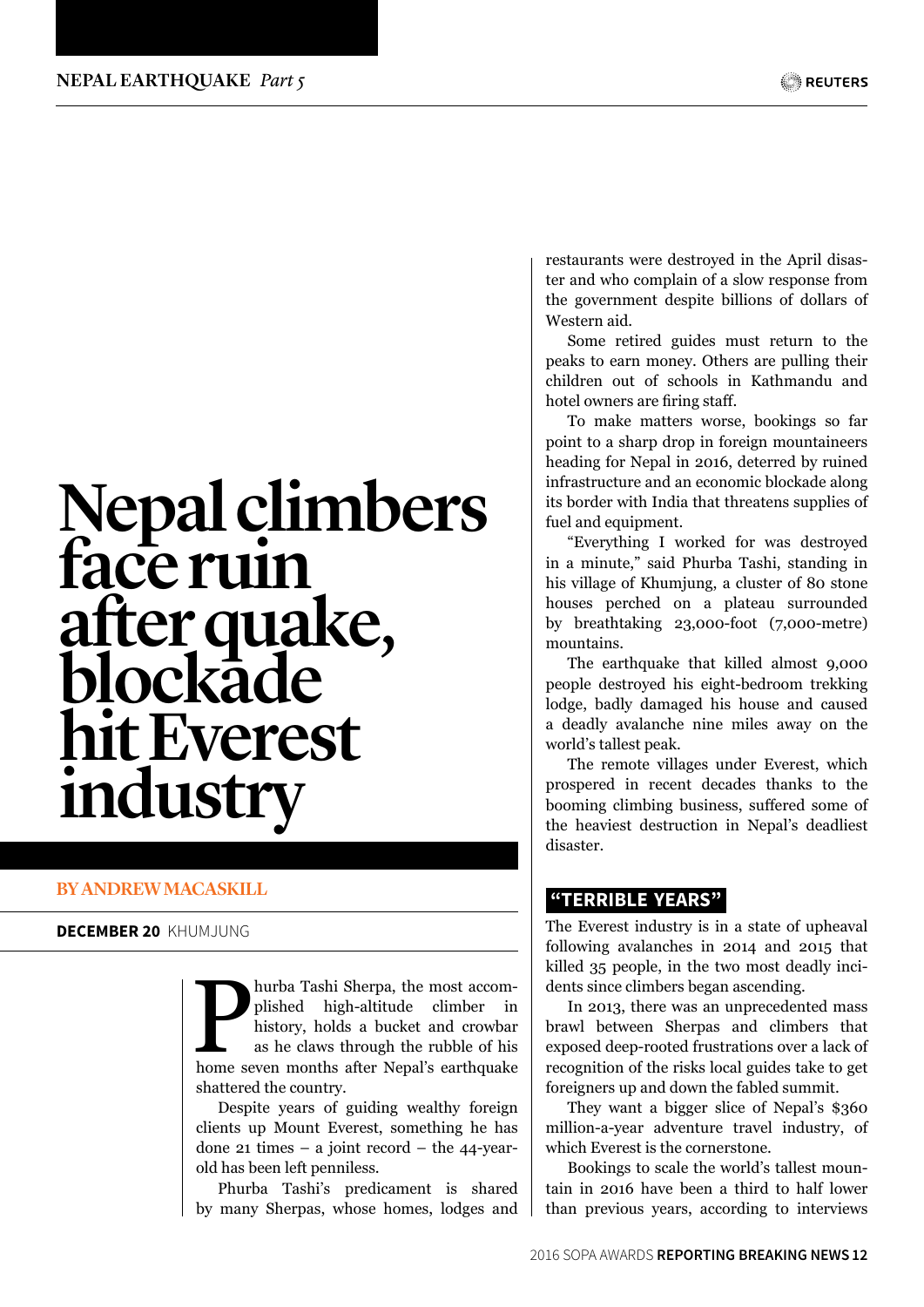

It has been two terrible years for Everest: we have had no summits and lots of fatalities.



**Garrett Madison** Seattle-based Madison Mountaineering

with 18 of the largest climbing firms.

This would be the biggest drop since commercial climbing began on Everest in the early 1990s, and could leave hundreds of struggling Sherpas without work.

"It has been two terrible years for Everest: we have had no summits and lots of fatalities," said Garrett Madison, who runs Seattle-based Madison Mountaineering. The team doctor died this year on the mountain and three Sherpas working for him were killed in 2014. "It will take time to restore confidence."

In the past, deadly accidents have done little to dent Everest's popularity, with risk being part of the allure. But next year could be different, as threats to the industry take on a political dimension.

An economic blockade of Nepal's border with India could disrupt expeditions and deter would-be climbers, who typically pay a non-refundable fee of \$35,000 to \$100,000 for a chance to scale the peak.

Nepal has been facing an acute fuel crisis for three months since protesters in the lowland south, angered that a new constitution fails to reflect their interests, prevented supply trucks from entering from India.

This is crippling the landlocked Himalayan nation as it tries to recover from the earthquake that displaced millions in the central and eastern regions.

#### **CATASTROPHE**

Mountaineering firms say the blockade threatens the climbing season because there may be a shortage of fuel to airlift equipment, operate emergency rescue flights or provide enough cooking gas cylinders to survive for two months on the mountain.

"It is a crisis at the moment. It is going to be a catastrophe if this embargo continues," said Phil Crampton, the owner of the New Yorkbased Altitude Junkies.

Near the warren of royal palaces and temples in central Kathmandu's bustling old town, Gobinda Bahadur Karki, the director of Nepal's tourism department, is more upbeat.

He predicts the blockade will be over before the spring and says he is "expecting a good number of climbers" next year, because mountaineers used to assessing risks will not be discouraged by a rare natural disaster.

Back in Khumjung, the resentment is not just about the blockade tripling the cost of building materials that need to be carried from an airport three days' walk away.

In a rural community where nine of 10 homes were damaged or destroyed by the earthquake, anger is rising over the government's failure to spend \$4.1 billion of reconstruction money donated by foreign governments six months ago.

"We hear the politicians in Kathmandu are eating the money," Phurba Tashi said.

Yuba Raj Khatiwada, vice chairman of Nepal's planning commission, is in charge of spending the money and understands the frustration over the delays, but says the blockade has absorbed attention and prevented aid work.

"It has put us back in the relief rather than reconstruction stage," he said.

#### **TERRIBLE COST**

For almost a century, western climbers have hired Nepal's Sherpas to do the most dangerous work on Everest. It is a lucrative way of life in one of the world's poorest countries, but comes at a cost.

More than 200 Sherpas have lost their lives working in the mountains and as many have been disabled by rockfalls, frostbite, and altitude-related illnesses.

Known as the "Everest Yak" because of his immense stamina, the quiet and diminutive Phurba Tashi is head Sherpa for Himalayan Experience, one of the largest Everest climbing companies.

He is the record holder at 34 summits for mountains over 8,000 metres (26,000 feet).

Yet he says for most of his career he has been paid less than western guides. Foreign guides can make \$10,000–\$35,000 a season, whereas Sherpas typically paid about \$6,000,